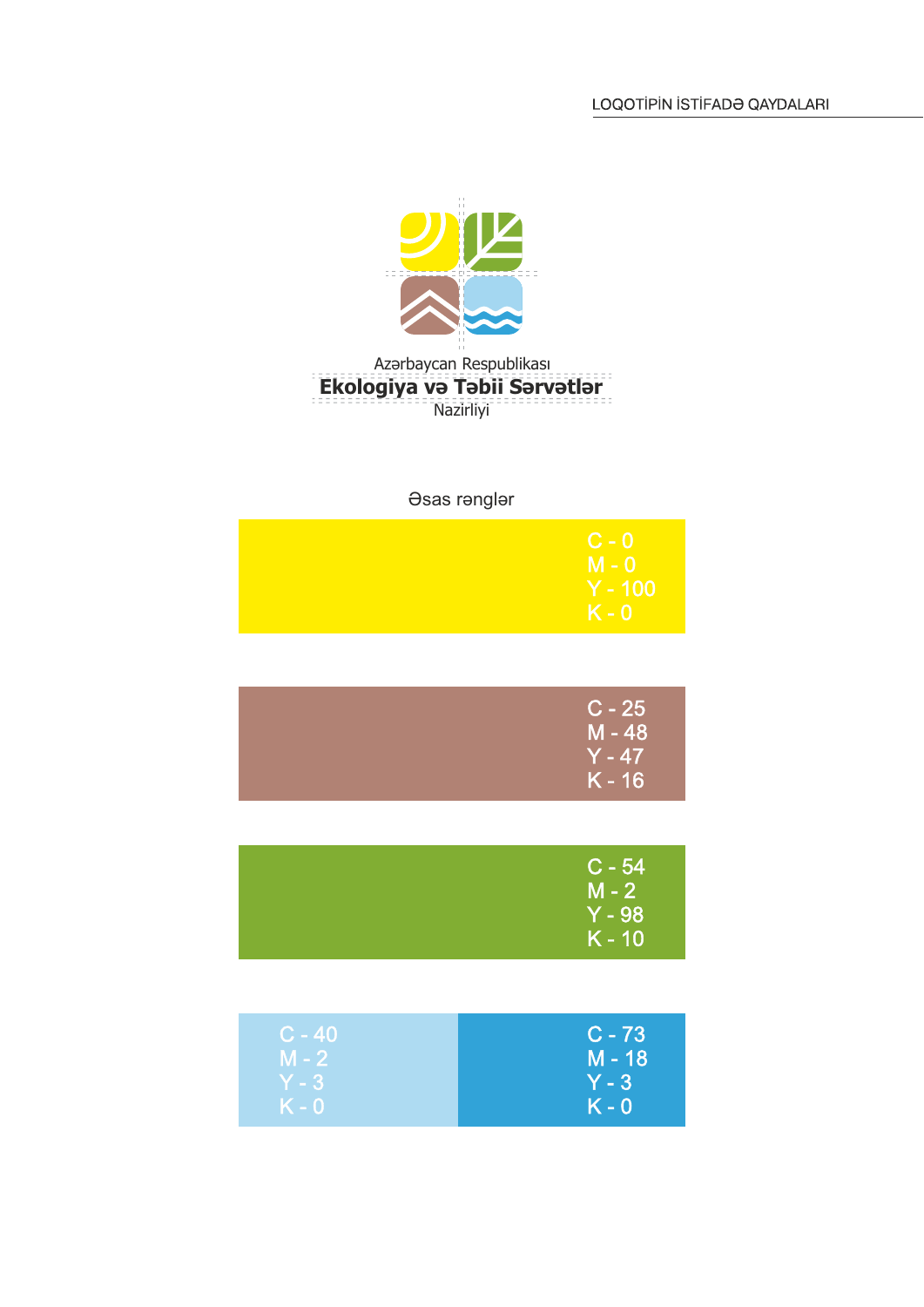

Nazirliyi



## Əsas rənglər

| $C - 0$   |
|-----------|
| $M - 0$   |
| $Y - 100$ |
| $K - 0$   |

| $C - 25$<br>$M - 48$ |
|----------------------|
| $Y - 47$             |
| $K - 16$             |

| $C - 54$<br>$M - 2$ |
|---------------------|
| $Y - 98$            |
| $K - 10$            |

| $ C - 40 $ | $C - 73$ |
|------------|----------|
| $M - 2$    | M - 18   |
| $Y - 3$    | $Y - 3$  |
| $K - 0$    | $K - 0$  |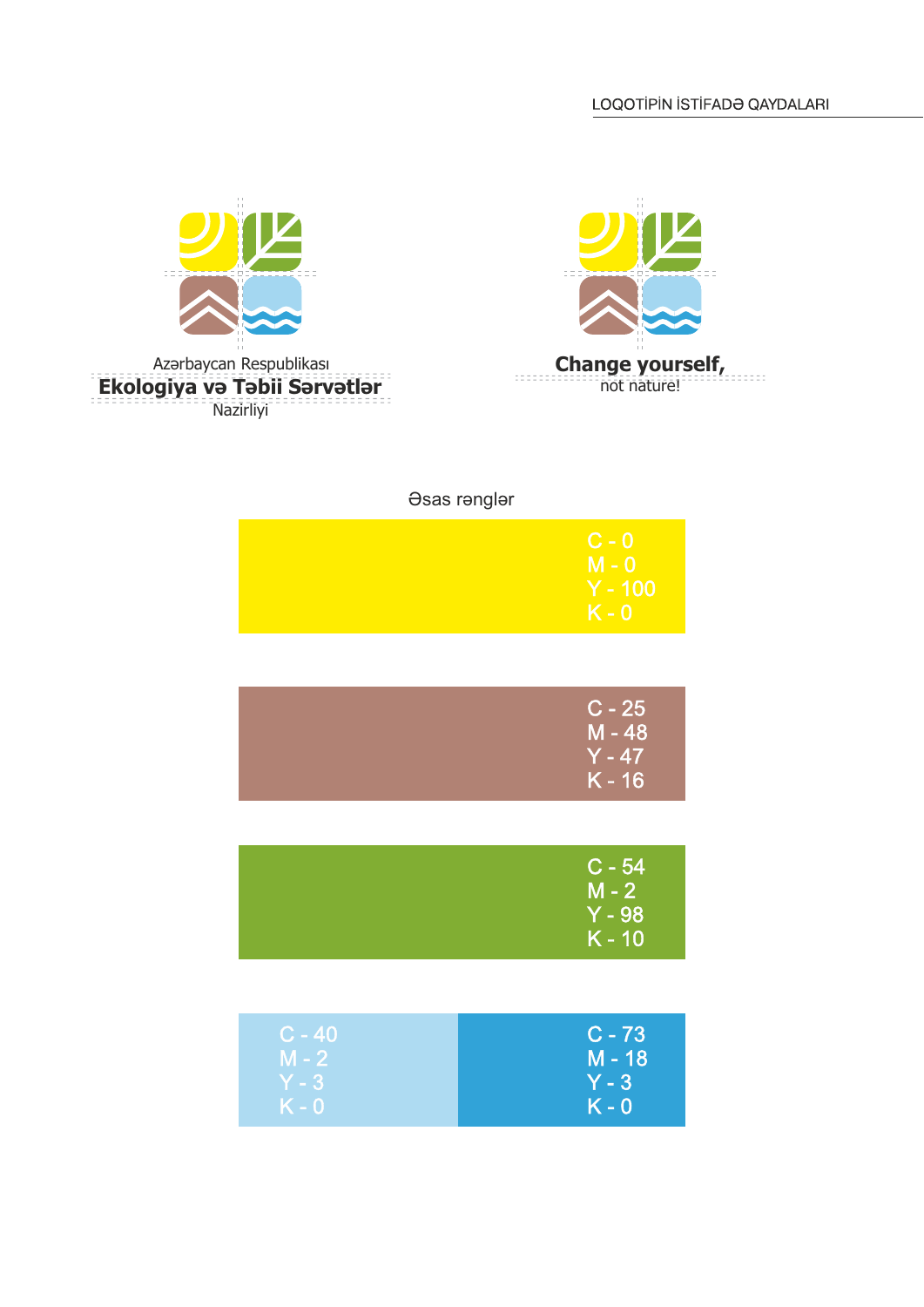